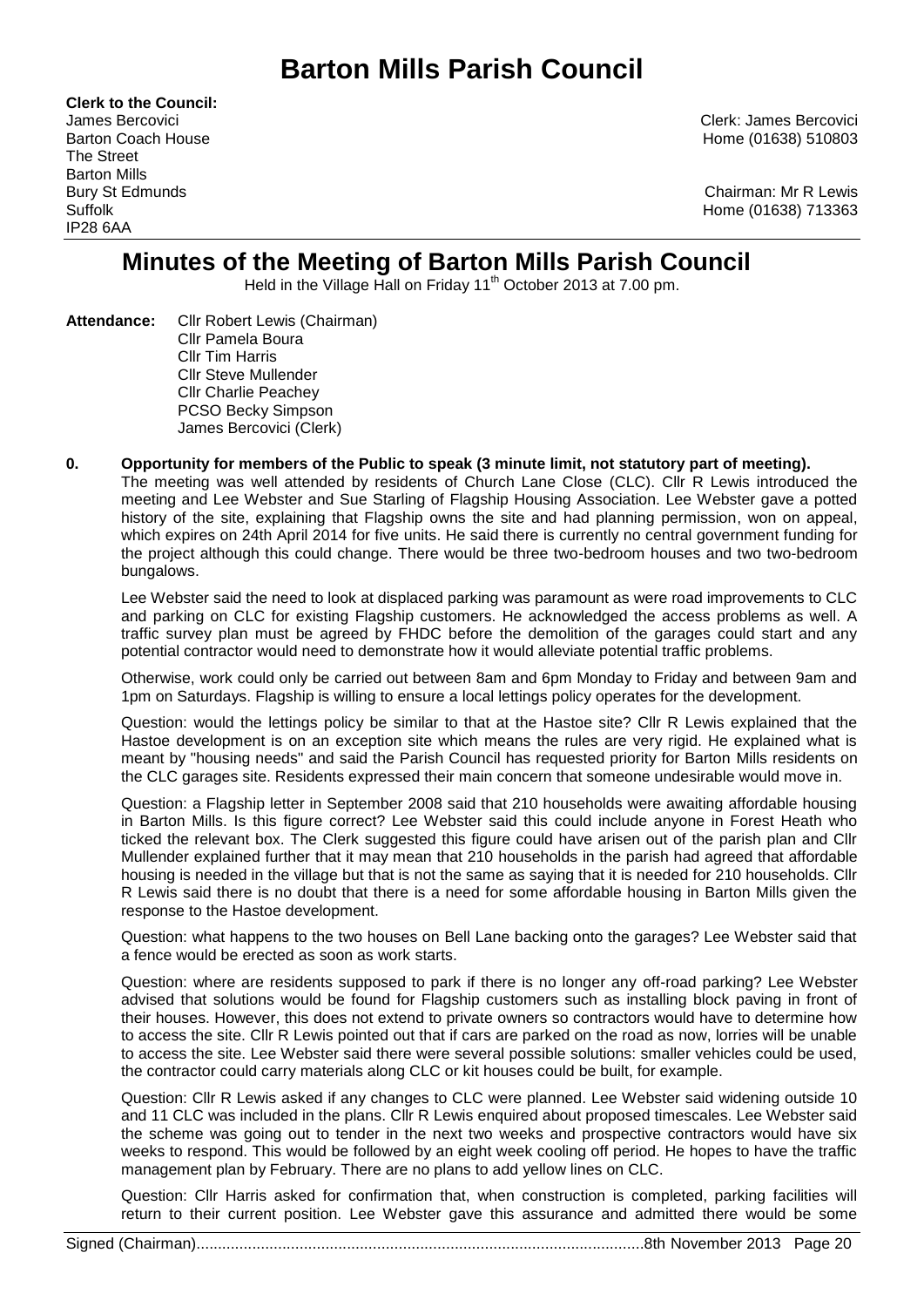disruption during construction but said that how this is managed would be paramount. He added that the eight month build must start by May 2014 so completion would be by January or February 2015.

Question: Lee Webster was asked where construction traffic could park if not CLC or Wiggin Close. The layby on the old A11 (Newmarket Road) was suggested. He said that other possibilities were being investigated.

Question: would 16 Bell Lane be demolished as had been suggested at one time? Lee Webster said this had merely been a possibility that had been considered and discounted.

Question: why is the proposed development so different in appearance from surrounding properties? Cllr R Lewis said that both the Parish Council and FHDC had objected to the plans but that Flagship had won approval on appeal and explained that the Parish Council does not determine the rules but merely makes comments. He said the Parish Council now intends to work with Flagship to ensure the best possible outcome as the scheme cannot be stopped at this level now.

David Shipley raised his concern about the external appearance of three properties in the parish (Bridge House, 34 Church Meadow and the barn on Church Lane) which he considered unacceptable. He cited section 215 of the Town and Country Planning Act 1990 which can be invoked to require property owners to make necessary repairs and, otherwise, for councils to carry out such repairs and make owners pay. He asked the Parish Council to take this up with the relevant authority. Cllr R Lewis asked the Clerk to contact FHDC in the first instance.

# **1. Police Matters**

PCSO Simpson outlined PCSO Cowan's report (filed with the minutes).

- **2. Courtesies. Apologies and Signing of the Register. Declarations of Interest.** Apologies: Cllrs Blanchard, F Lewis, Flack and Harji; County Cllr Waters; PCSO Cowan Declarations: none
- **3. Minutes of the meeting held on 13th September 2013** Cllr Boura proposed agreeing the minutes: all in favour.
- **4. Matters arising and pending** (italicised text refers to historical background)
	- a. Playing Field various issues:

i. Jubilee gate. *The Clerk had suggested that the gate needs attention but wanted to know how far councillors want to take this. He was asked to find a suitable contractor. Cllr R Lewis had thought sleeves (two per gate) are needed for the bolts.* The Clerk had asked John Squire to do this but is looking for a suitable alternative. He has arranged to meet a local handyman next week.

*The Clerk has requested quotes for the repairs to the gate. Cllr R Lewis had said that if three similar quotes were obtained, the Clerk should have authority to select the most appropriate in liaison with himself and Cllr Boura: all in favour except Cllr Peachey (abstained).* The Clerk has tried to contact Matt Wilson again and other local specialist woodworkers. No response from Woodworx and Trevor Chapman has advised that the present gates are not really worth repairing and it will cost a great deal to do it all properly but has refrained from providing a quote.

ii. Soakaway in the car park. *Quotes have been received from Dave Wickin (£1454), also for re-levelling the field and from Mitchell & Mayle in Isleham (£1455). Cllr Waters suggested digging the area out and filling it in to make a natural soakaway. The Clerk has met with James Waters who advised the meeting he will quote for this. Cllr Boura proposed that, if the new quote is the lowest, the Clerk should order this work immediately, using the field parking fund to pay for it: all in favour.* The Clerk reminded James Waters who has provided a quote for £1168 including VAT. It was decided to defer consideration of this to the November meeting.

iii. Swings. *Cllr Boura asked if the Clerk could obtain quotes for painting the toddler swings. The Clerk had asked John Squires to quote for this.* He has arranged to meet a local handyman next week.

iv. The Clerk has requested a quote from the groundsman for re-seeding and general treatment of the field. No response to date so the Clerk will remind him about this.

- b. Street lighting. Cllr Boura asked if the Clerk could investigate a wayleave to erect a street light at 59 The Street. The Clerk notes that wayleaves are unpopular devices and has obtained a quote for almost £1000 so has drafted one for consideration. He is liaising with Cllr Boura in this matter.
- c.. Church Lane Close garage site. *Cllr R Lewis had noted that the planning application is set to expire in April 2014.* Flagship has advised that, subject to costs/budget, building work will commence in March 2014 on five new houses ( three x two-bedroom houses and two x two bedroom bungalows) with parking. Eight alternative parking spaces will be provided before the demolition of the existing garages to replace the loss of the parking situated on the development site and meet the planning conditions. Flagship contends that traffic levels from the new homes are expected to be less than when the garages